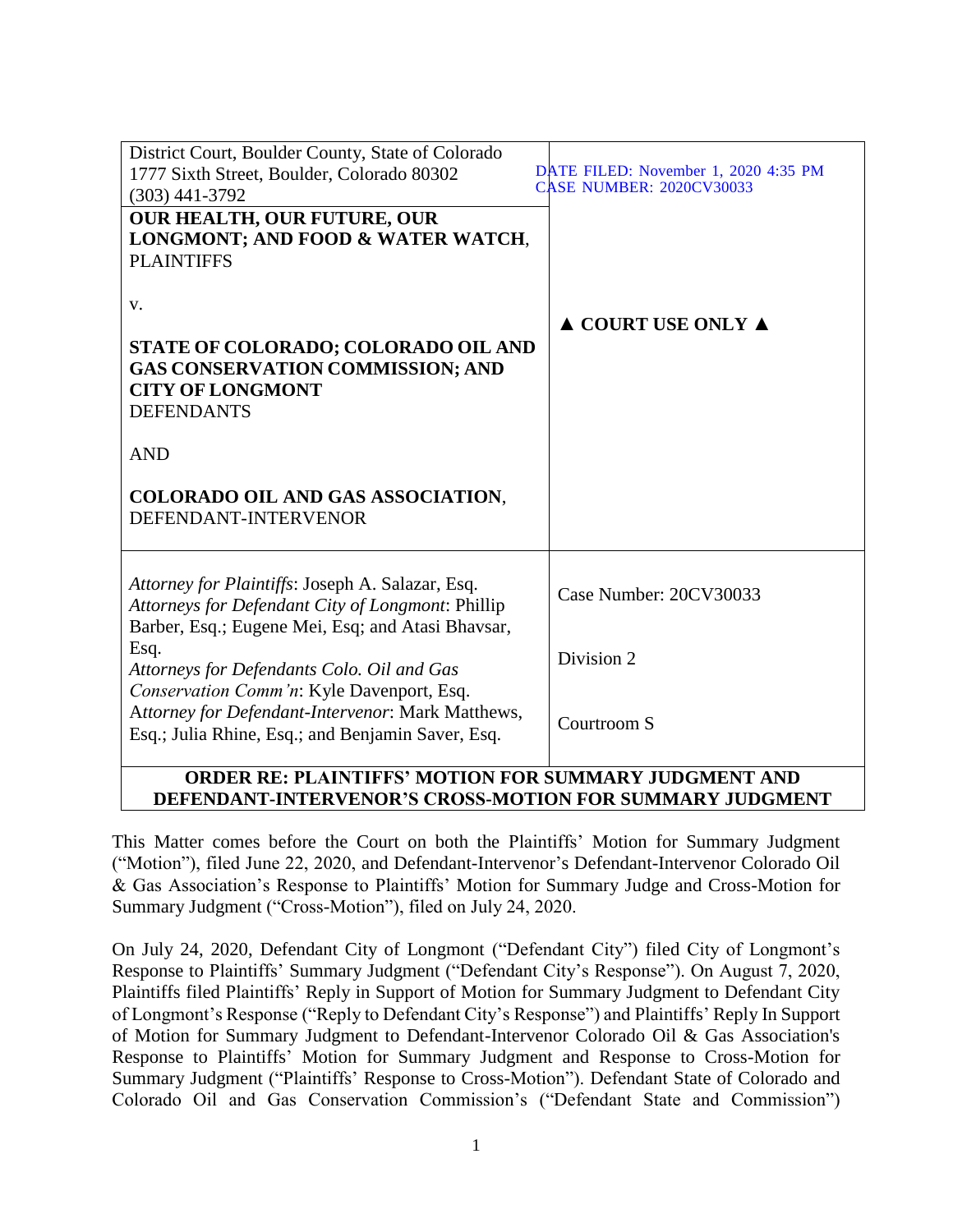Consolidated filed its Response to Motions for Summary Judgment ("Defendant State's Consolidated Response"), August 14, 2020. Defendant-Intervenor filed its Reply in Support of Cross-Motion for Summary Judgment ("Defendant-Intervenor's Reply") on August 21, 2020. Plaintiffs filed Plaintiffs' Reply in Support of Motion for Summary Judgment to State of Colorado's and Colorado Oil and Gas Conservation Commission's Consolidated Response to Motions for Summary Judgment ("Plaintiffs' Reply to Consolidated Response") on August 28, 2020.

The Court, having carefully considered the Motions, file, and applicable law and for the reasons cited herein, DENIES the Plaintiffs' Motion and GRANTS the Defendant-Intervenor's Cross-Motion.

### **I. BACKGROUND**

Hydraulic fracturing, or fracking, is the process where a fluid containing a proppant, like sand, and other chemicals is injected into an existing well at high pressure causing fractures emanating from the wellbore. *City of Longmont v. Colo. Oil and Gas Ass'n*, 369 P.3d 573, 576 (Colo. 2016). Pressure is released and the proppants "prop" open the fractures. *Id.* When the fluid is drained, oil and gas flow into the wellbore. *Id.* The process is controversial. Supporters of fracking praise the process as it allows the capture of previously inaccessible oil; opponents of fracking argue the practice is detrimental to human health, the environment, and seismic stability. *Id.* 

In November 2012, Longmont voters passed Question 300 – codified in Longmont's municipal charter as Article XVI – which bans hydraulic fracturing activities within Longmont. Article XVI provides:

It shall hereby be the policy of the City of Longmont that it is prohibited to use hydraulic fracturing to extract oil, gas, or other hydrocarbons within the City of Longmont. In addition, within the City of Longmont, it is prohibited to store in open pits or dispose of solid or liquid wastes created in connection with the hydraulic fracturing process, including but not limited to flowback or produced wastewater and brine.

Article XVI, therefore, consists of two pieces: 1) the Fracking Ban and 2) the Fracking Waste Storage and Disposal Ban.

After the vote, the Colorado Oil and Gas Association sued the city of Longmont seeking a permanent injunction enjoining the enforcement of Article XVI and a declaratory judgment invalidating the charter. The Colorado Oil and Gas Conservation Commission ("Commission") and TOP Operating company joined as plaintiffs. Our Health, Our Future, Our Longmont, and Food and Water Watch intervened as defendants. Plaintiffs separately moved the court for summary judgment.

On July 24, 2014, the District Court of Colorado granted the plaintiffs' motions for summary judgment, ruling that Colorado's Oil and Gas Conservation Act ("the Act"), §§ 34-60- 101 30 – 130, C.R.S. (2015), preempted Longmont's Article XVI because of "an obvious and patent on its face" operational conflict between the state and the local law. The Colorado Supreme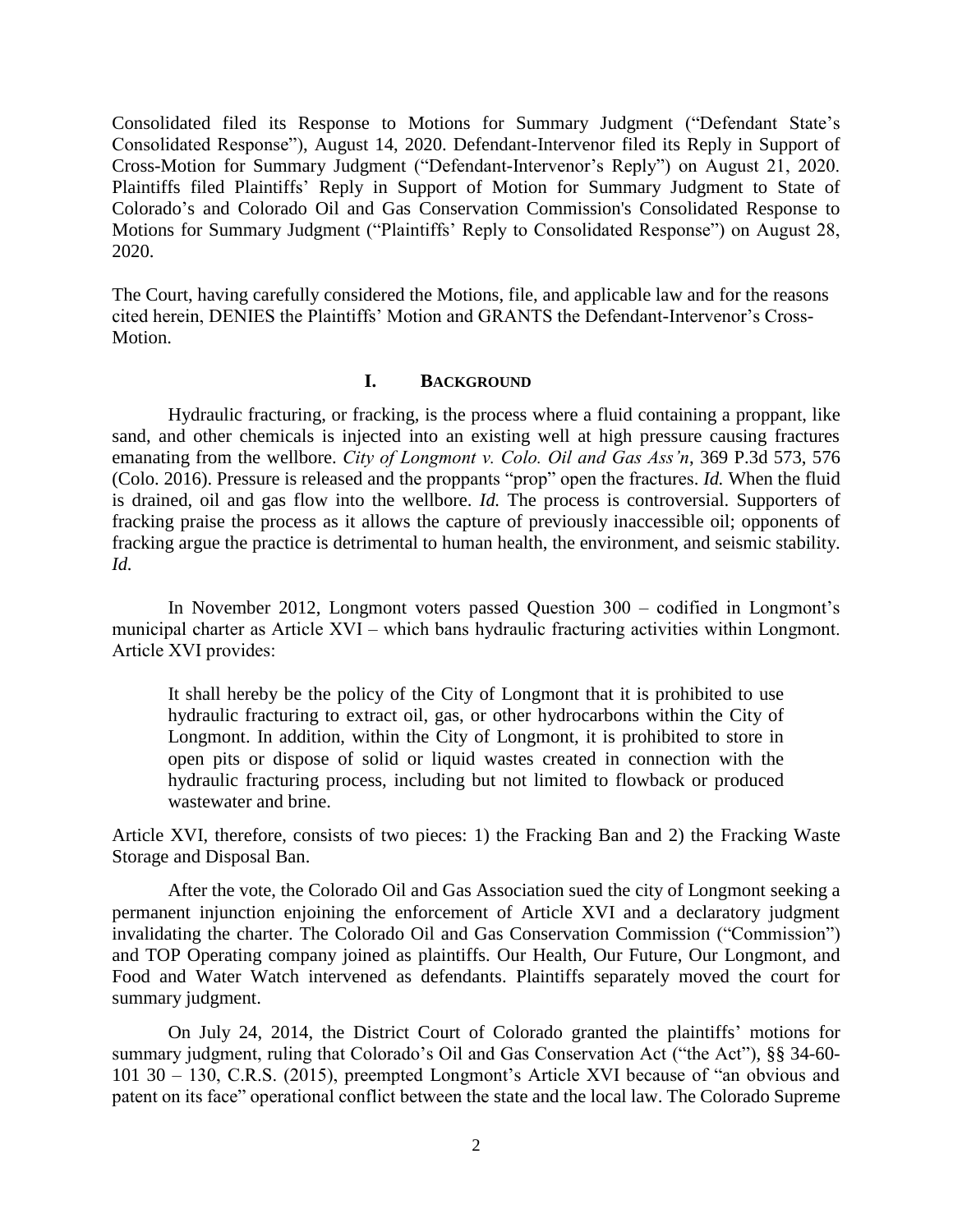Court affirmed that Article XVI was in operational conflict with Colorado Oil and Gas Conservation Act. *City of Longmont v. Colo. Oil and Gas Ass'n ("Longmont")*, 369 P.3d 573 (Colo. 2016). Under the ruling, the city of Longmont is enjoined from enforcing Article XVI.

In April 2019, the Colorado General Assembly amended the Act and the Local Government Land Use Control Enabling Act (hereinafter referred to in conjunction with the Colorado Oil and Gas Conservation Act as "the Act") with the passage of Senate Bill 19-181 ("SB 19-181"). SB 19-181 changed the law affecting local government's power to regulate land use, as codified in the amendment under  $\S$  29-20-104(1)(h)(I)-(VI), C.R.S. (2019), which provides that local governments have the authority to regulate the use of land by "[r]egulating the surface impacts of oil and gas operations in a reasonable manner to address matters specified in this subsection (1)(h) and to protect and minimize adverse impacts to public health, safety, and welfare and the environment." § 29-20-104(h), C.R.S. (2019). "Minimize adverse impacts" is defined as "to the extent necessary and reasonable, to protect public health, safety, and welfare and the environment by avoiding adverse impacts from oil and gas operations and minimizing and mitigating the extent and severity of those impacts that cannot be avoided." *Id.* Matters covered include, among others: land use, location of oil and gas facilities, impacts to public facilities and services, water quality, noise, vibration, odor, light, dust, air quality, land disturbance, and reclamation procedures. *Id.* SB 19-181 also added language codified as § 34-60-131, C.R.S. (2019), entitled "No land use preemption[,]" which provides that "[l]ocal governments and state agencies, including the commission and agencies listed in section 34-60-105(1)(b), have regulatory authority over oil and gas development" and that a "local government's regulations may be more protective or stricter than state requirements."

Plaintiffs filed their Complaint for Declaratory Judgment on January 14, 2020 in which they requested a declaratory ruling that due to the passage of SB 19-181, Article XVI is no longer in operational conflict with and no longer preempted by state law. On June 24, 2020, Plaintiffs filed their Motion, seeking summary judgment and contending that SB 19-181 changed the state's oil and gas policy by "prioritizing protection of public health, safety, welfare, environment, and wildlife resources over oil and a gas development." Motion, 5. Plaintiffs posit that the changes to the legislative declaration, codified in § 34-60-102, C.R.S (2019), "changes the mission of the Commission from 'fostering' the oil and gas industry to 'regulating' the industry, prioritizing health, safety, and environmental concerns." *Id.* They urge that the Colorado General Assembly "created new powers that gave enormous authority to local governments to regulate oil and gas activities. . ." as promulgated in § 34-60-131 and § 29-20-104, C.R.S. (2019), and as suggested in the legislative history of SB-19-181. Motion 14, 11.

Defendant-Intervenor filed its Cross-Motion on July 24, 2020, moving the Court to deny Plaintiffs' Motion and grant summary judgment in its favor. Defendant-Intervenor argues that Article XVI continues to be unenforceable even after the passage of SB 19-181 because Article XVI remains in operational conflict with the Act, and thus, is preempted by state law under the standard articulated in *Longmont*. Cross-Motion 3. Defendant-Intervenor contends the amended Act's grant of power to local governments is limited to certain matters affecting surface impacts of oil and gas operations as specified in § 29-20-104 (1)(h)(1), C.R.S. *Id.* at 13, 16, 20. It emphasizes that the Act explicitly grants authority for subsurface oil and gas regulation to the Colorado Oil and Gas Conservation Commission but that Article XVI continues to materially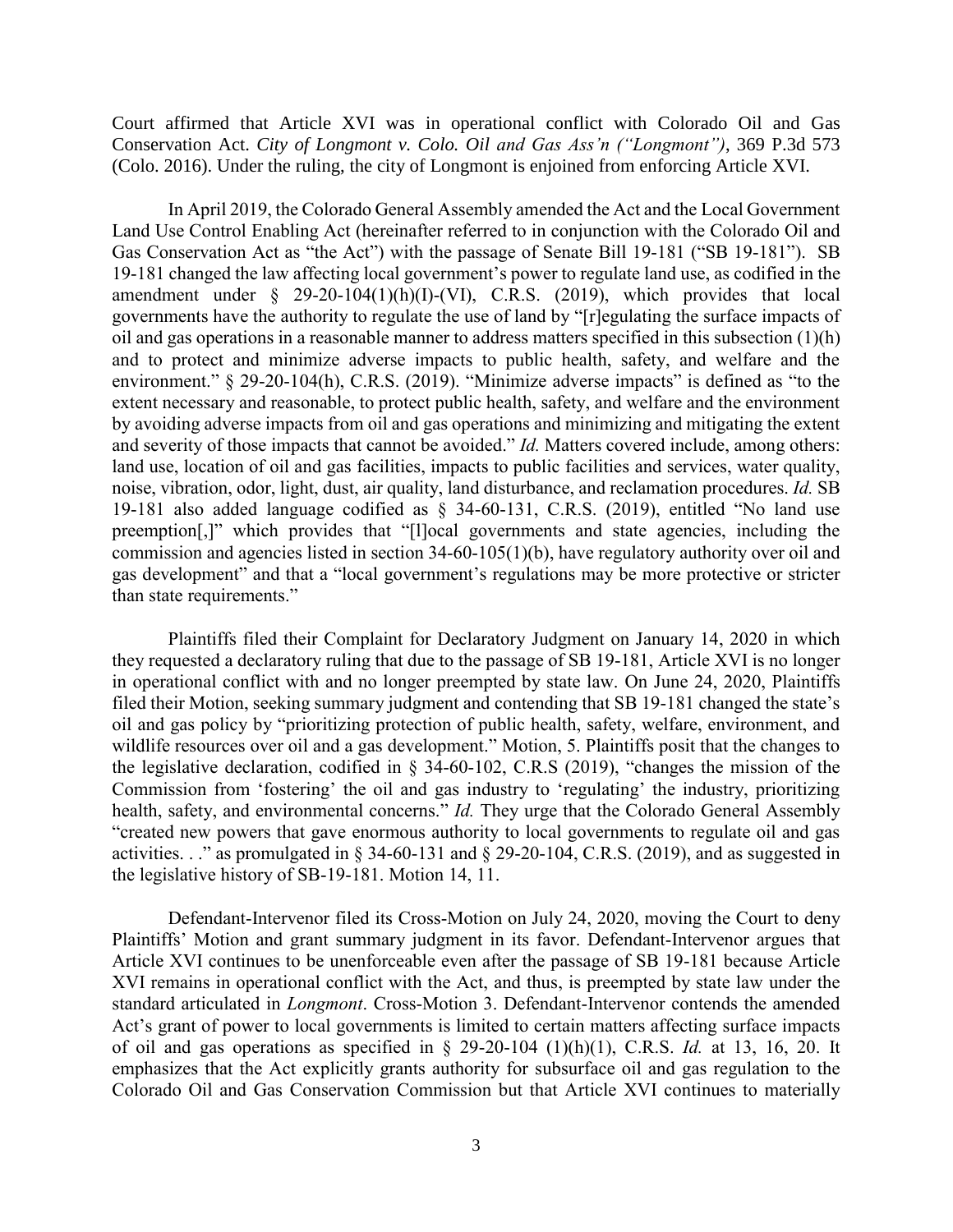impede state law because it prohibits fracking, a subsurface activity. Defendant-Intervenor points to the legislative history, and the obvious state oil and gas policy announced in the Act, and the language of the Act including the requirement that local governments only regulate surface impacts of oil and gas development using reasonable means. *Id.*

Defendant City responded by moving the Court to deny Plaintiffs' Motion, arguing that the injunction announced in *Longmont* can only by lifted by judicial reversal or overrule by the Colorado Supreme Court and that a declaratory judgment in Plaintiffs' favor would violate the doctrines of separation of power and prosecutorial discretion.

Defendant State and Commission move the Court to deny Plaintiffs' Motion and grant Defendant-Intervenor's Cross-Motion, arguing that the Commission's statutory charge to protect correlative rights and prevent waste require statewide uniform fracking regulation; that SB 19-181 did not diminish the Commission's authority to regulate all aspects of oil and gas; that SB 19-181 creates a scheme where both local governments and that Commission may regulate surface impacts; and SB 19-181 does not change *Longmont's* holding.

# **II. STANDARD OF REVIEW**

Summary judgment is proper when "the pleadings, depositions, answers to interrogatories, and admissions on file, together with the affidavits, if any, show that there is no genuine issue as to any material fact, and the moving party is entitled to judgment as a matter of law." C.R.C.P. 56(c). Summary judgment "permits prompt disposition of actions which lack a genuine issue of material fact . . . and is designed to permit the parties to pierce the formal allegations of the pleadings and save the time and expense connected with trial." *Ginter v. Palmer & Co.*, 585 P.2d 583, 584 (Colo. 1978). Summary judgment is a drastic remedy, and, therefore, it is only properly entered upon a clear showing that "there is no genuine issue as to any material fact and the moving party is entitled to judgment as a matter of law." *Pueblo W. Metro. Dist. v. Se. Colorado Water Conservancy Dist.*, 689 P.2d 594, 600 (Colo. 1984). A fact is material if it "will affect the outcome of the case." *Peterson v. Halsted*, 829 P.2d 373, 375 (Colo. 1992). "In determining whether summary judgment is proper, the nonmoving party is entitled to the benefit of all favorable inferences that may reasonably be drawn from the undisputed facts, and all doubts must be resolved against the moving party." *Id*. at 376.

"The burden of establishing the nonexistence of a genuine issue of material fact is on the moving party." *Continental Air Lines, Inc. v. Keenan*, 731 P.2d 708, 712 (Colo. 1987); *see also* C.R.C.P. 56(e). "Once a movant makes a convincing showing that genuine issues are lacking, C.R.C.P. 56(e) requires that the opposing party adequately demonstrate by relevant and specific facts that a real controversy exists." *Ginter*, 585 P.2d at 585. When the "facts are undisputed, or so certain as not to be subject to dispute, the court is in [a] position to determine the issue strictly as a matter of law." *Rogerson v. Rudd*, 345 P.2d 1083 (Colo. 1959). Summary judgment is not proper if under the evidence a reasonable person might reach different conclusions. *Morlan v. Durland Trust Co.*, 252 P.2d 98, 100 (Colo. 1952). "A motion for summary judgment supported by an affidavit, to which no counter-affidavit is filed, establishes the absence of an issue of fact, and the court is entitled to accept the affidavit as true." *Witcher v. Canon City,* 716 P.2d 445, 457 (Colo.1986).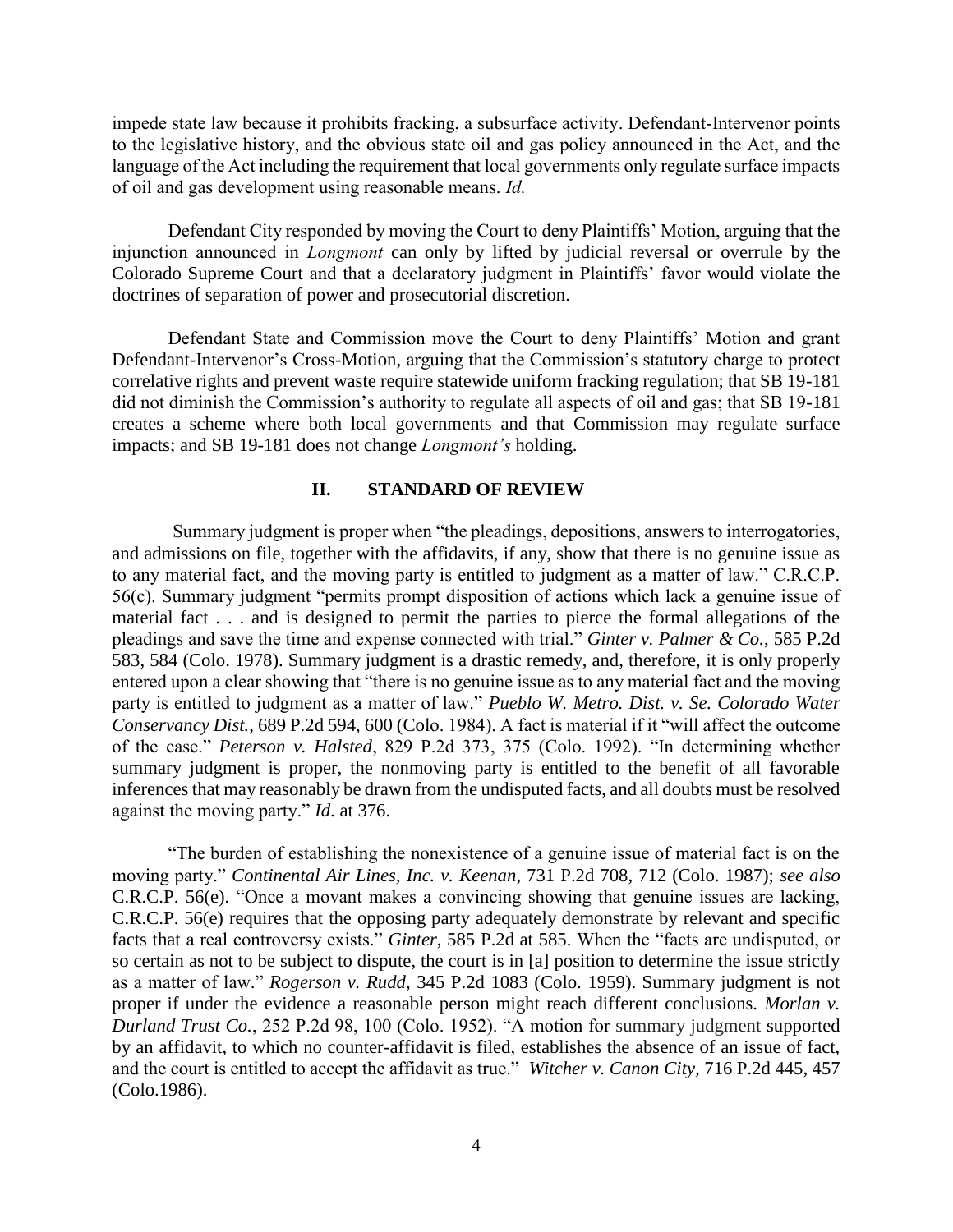# **III. APPLICABLE LAW – PREEMPTION ANALYSIS**

#### a. *Home-Rule Municipalities' Regulatory Authority*

Home-rule cities are guaranteed independence from state control in governing local and municipal matters under the Colorado Constitution, art. XX, § 6. *Ryals v. City of Englewood*, 364 P.3d 900, 905 (Colo. 2016). In matters of local concern, home-rule ordinances supersede conflicting state statute. *Longmont*, 369 P.3d at 579. However, when a home-rule ordinance conflicts with state law in a matter of statewide or mixed state and local concern, the conflicting provision of the home-rule ordinance is preempted by the state law. *Id.*; *Voss v. Lundvall Bros.*, *Inc*, 830 P.2d 1061, 1066 (Colo. 1992).

### b. *State, Local, or Mixed State and Local Concern*

The analysis of whether a home-rule charter is preempted by a state statute, then, begins with the determination of whether a matter is of a state, local, or mixed state and local concern. *Id.* In answering this, courts must consider the totality of the circumstances, weighing the interests of the state and the city in regulating the particular matter. *Id.* (quoting *Webb v. City of Black Hawk*, 295 P.3d 480, 486 (Colo. 2013)). Several factors guide courts in their inquiry:

(1) the need for statewide uniformity of regulation;

(2) the extraterritorial impact of the local regulation;

(3) whether the matter has traditionally been regulated at the state or local level; and

(4) whether the Colorado Constitution specifically commits the matter to either state or local regulation.

*Webb*, 295 P.3d at 486. *See also Longmont*, 369 P.3d at 580.

With respect to the first factor and in cases involving regulation of drilling and hydraulic fracturing, the Colorado Supreme Court has consistently determined that "the need for statewide uniformity of the regulation of oil and gas development and production suggests that the matter was one of state concern." *Longmont*, 369 P.3d at 580. *See also City of Fort Collins*, 369 P.3d 586, 591 (Colo. 2016); *Voss*, 830 P.2d at 1067 (recognizing the *Voss* court's conflation of the issues of local, state, or mixed matters but finding guidance in its analysis of the four factors as it relates to preemption of Greeley's drilling ban). In concluding that "the state's interest in the efficient and fair development of oil and gas resources in the state suggests that Longmont's fracking ban implicates a matter of statewide concern[,]" the *Longmont* court considered the following: that operators determined fracking is necessary to ensure productive recovery or gas and oil; that a fracking ban could result in a waste of oil and gas and a poor recovery; and that a ban would adversely impact the rights of owners of the gas and oil by depressing production in Longmont and could cause uneven and wasteful production of gas from pools underlying and extending beyond the limit of Longmont. 396 P.3d at 580.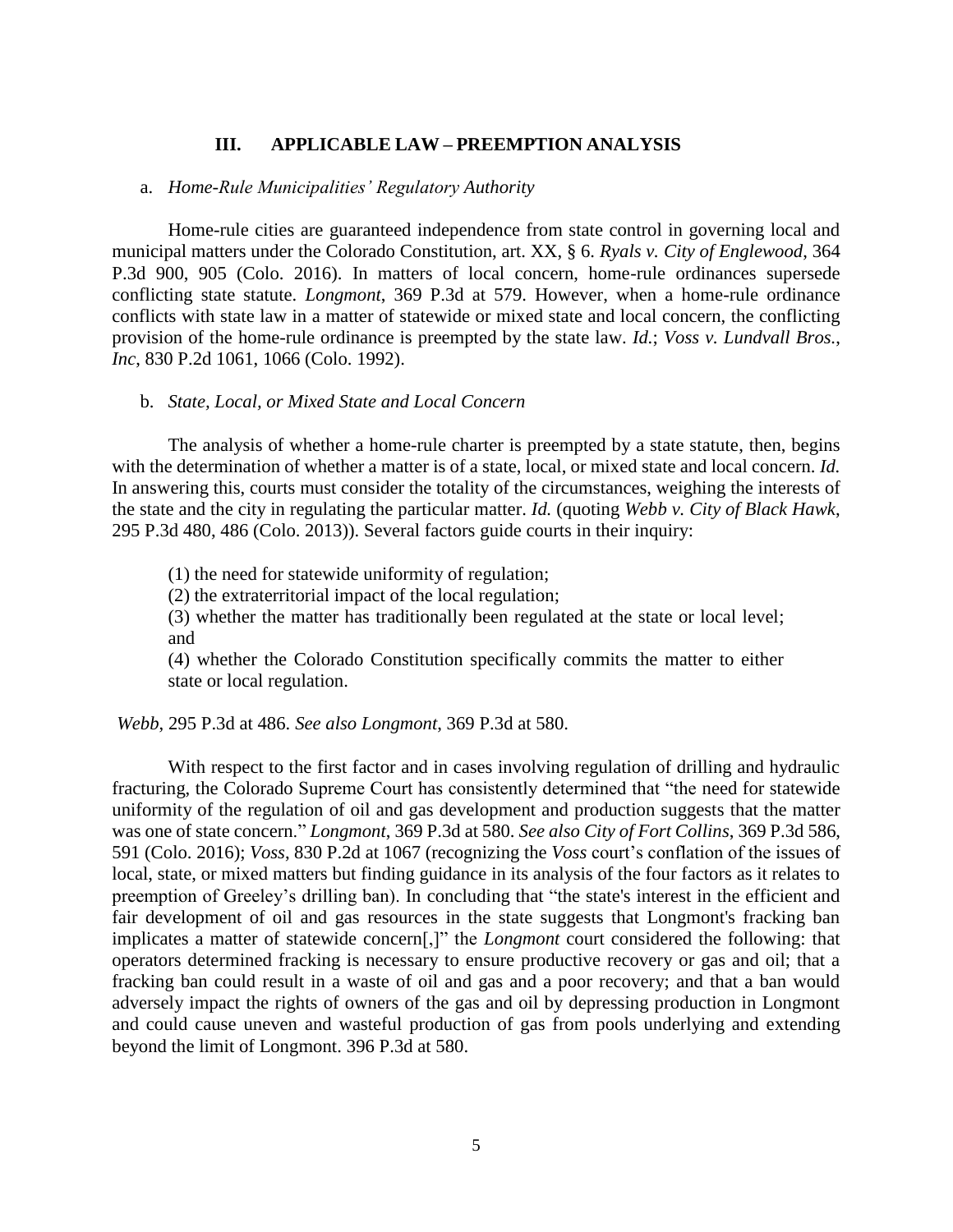The supreme court defines the second factor, extraterritorial impact, "as a ripple effect that impacts state residents outside the municipality." *City of Northglenn v. Ibarra*, 62 P.3d 151, 161 (Colo. 2003). The extraterritorial impact of the local regulation must have serious consequences to non-residents, and those consequences must be more than incidental or *de minimus* to satisfy the "ripple effect" definition. *Id.* (citing *City and County of Denver v. State,* 788 P.2d 764, 769 (Colo.1990)). The supreme court reasoned in *Voss* that Greeley's drilling ban weighed in favor of the state's interest in fair and effective development of oil and gas because pools of gas and oil that underlie the city also extend beyond the city, such that limiting development to the portion of a pool outside city limits could result in increased production costs and could affect nonresident owner's right to an equitable share of the profits. *Voss*, 830 P.2d at 1067-68. Similarly, in *Longmont*, the supreme court found that the second factor weighed in favor of the state's interest in fracking because the ripple effect could include increase production costs, reduce royalties, and encourage other municipalities to enact their own fracking bans. 369 P.3d at 581.

As to the third factor, whether the matter is traditionally regulated at the state or local level, the supreme court recognized that oil and gas development has traditionally been a matter of state control, noting that the state's control of oil and gas development began in 1915 when the Office of the State Oil Inspector was created and that the office imposed certain regulations on gas and oil development. *Voss*, 830 P.2d at 1068. It also noted that home-rule cities are authorized to control land use through its zoning authority. *Longmont*, 369 P.3d at 581. The court concluded as to the fracking ban in *Longmont* and the drilling ban in *Voss*, that the third factor does not weigh in favor of either the state's interest in oil and gas development or local concerns, finding that fracking and drilling touches both the regulation of oil and gas development and land use. *Id.*

As to the fourth factor, the *Longmont* and *Voss* courts found that the Colorado Constitution does not commit regulation of oil and gas development nor land-use control exclusively to the state or to municipalities. *Id.*; *Voss*, 830 P.2d at 1068. Thus, the fourth factor did not weigh in favor of either statewide or local concerns as it relates to drilling and fracking bans. *Id.*; *Voss*, 830 P.2d at 581.

Finally, considering that the first and second factors, i.e., the need for uniform statewide regulation and the extraterritorial impact of the fracking ban, weighed in favor of the state's interest, and that the third factor, whether the matter is traditionally regulated at the state or local level, partially weighed in favor of Longmont's traditional zoning authority, the *Longmont* court found that the fracking ban was a matter of mixed state and local concern, which necessitated the determination of whether the ban was preempted by state law. *Longmont*, 369 P.3d at 581.

## c. *Express, Implied, and Operational Conflict Preemption*

Upon a finding that the home-rule city's regulation is a matter of mixed state and local concern, the validity of the local rule turns on whether it conflicts with state law. *See Longmont,* 369 P.3d at 581-82; *Ryals*, 364 P.3d at 905 (citing *Webb*, 295 P.3d at 486). Where there is conflict, the state law preempts and supersedes the local ordinance. *Id.* 

Under Colorado law, there are three forms of preemption: express, implied, and operational conflict preemption. *Bd. Cty. Comm'rs v. Bowen/Edwards Assocs., Inc.*, 830 P.2d 1045, 1056-57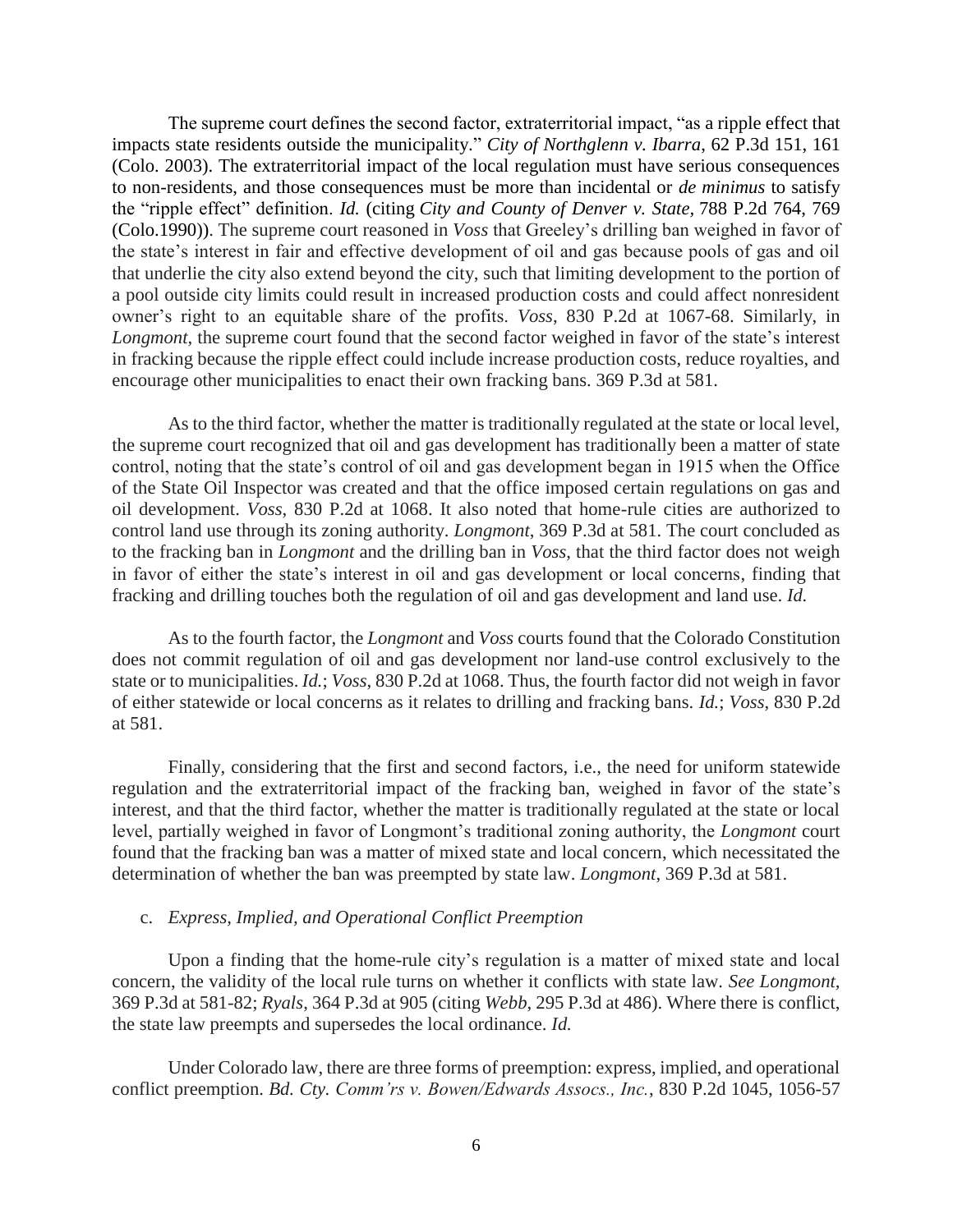(Colo. 1992). Express preemption occurs "when the legislature clearly and unequivocally states its intent to prohibit a local government from exercising its authority over the subject matter at issue." *Longmont*, 369 P.3d at 582. Implied preemption can be inferred when a "state statute impliedly evinces a legislative intent to completely occupy a given field by reason of a dominant state interest[.]" *Bowen/Edwards*, 830 P.2d at 1056-57.

Operational conflict preemption applies where a state law preempts a local law because the operational effect of the local law "would conflict with the application of a state law." *Ryals*, 364 P.3d at 911 (quoting *Bowen/Edwards*, 830 P.2d at 1059). See also, *Longmont*, 369 P.3d at 582. Preemption by operational conflict can arise when "the effectuation of a local interest would materially impede or destroy a state interest." *Longmont*, 369 P.3d at 582. To the extent that they conflict with the state's interest, local regulations may be partially or totally preempted by state law. *Id.*; *Bowen/Edwards*, 830 P.2d at 1059. Operational conflict analysis requires the examining court to "assess the interplay between the state and local regulatory schemes[,]" which in virtually all cases "will involve a facial evaluation of the respective statutory and regulatory schemes, not a factual inquiry as to the effect of those schemes 'on the ground.'" *Id.* 

The court in *Longmont*, after finding no express or implied preemption, examined Article XVI to determine whether the Act preempted it due to an operational conflict. 369 P.3d at 584. The court found that the state's interest in oil and gas development was declared as follows:

It is the intent and purpose of this article to permit each oil and gas pool in Colorado to produce up to its maximum efficient rate of production, subject to the prevention of waste, consistent with the protection of public health, safety, and welfare, including protection of the environment and wildlife resources, and subject further to the enforcement and protection of the coequal and correlative rights of the owners and producers of a common source of oil and gas, so that each common owner and producer may obtain a just and equitable share of production therefrom.

*Longmont*, 369 P.3d at 584 (quoting § 34-60-102(1)(b), C.R.S.). The court also looked to the Commission's empowerment under the Act to make and enforce rules including "drilling, producing, and plugging of wells and all other operations for the production of oil and gas," "and shooting chemical treatment of wells," and spacing of wells. *Id.* at 584-85. And it considered the Commission's role in regulating fracking, including that Commission promulgated extensive rules and regulations, which include definitions related to fracking, requirements that operators disclose substantial information about wells they have fracked, and regulations related to the disposal of waste associated with fracking. *Id.* at 585.

The supreme court found that the purpose of the Act announced by the legislature in § 34- 60-102(1)(b) and the pervasive rules and regulations related to fracking, which were made and enforced by the Commission "evinced state control over numerous aspects of fracking, from chemicals used to location of waste pits," establishing that "the state's interest in the efficient and responsible development of oil and gas resources includes a strong interest in the uniform regulation of fracking." *Id.* Because Article XVI, an absolute ban on fracking, prevented operators from fracking even under the Commission's rules and regulations, the court found it materially impeded the effectuation of the Act, and thus, the Act preempted Article XVI.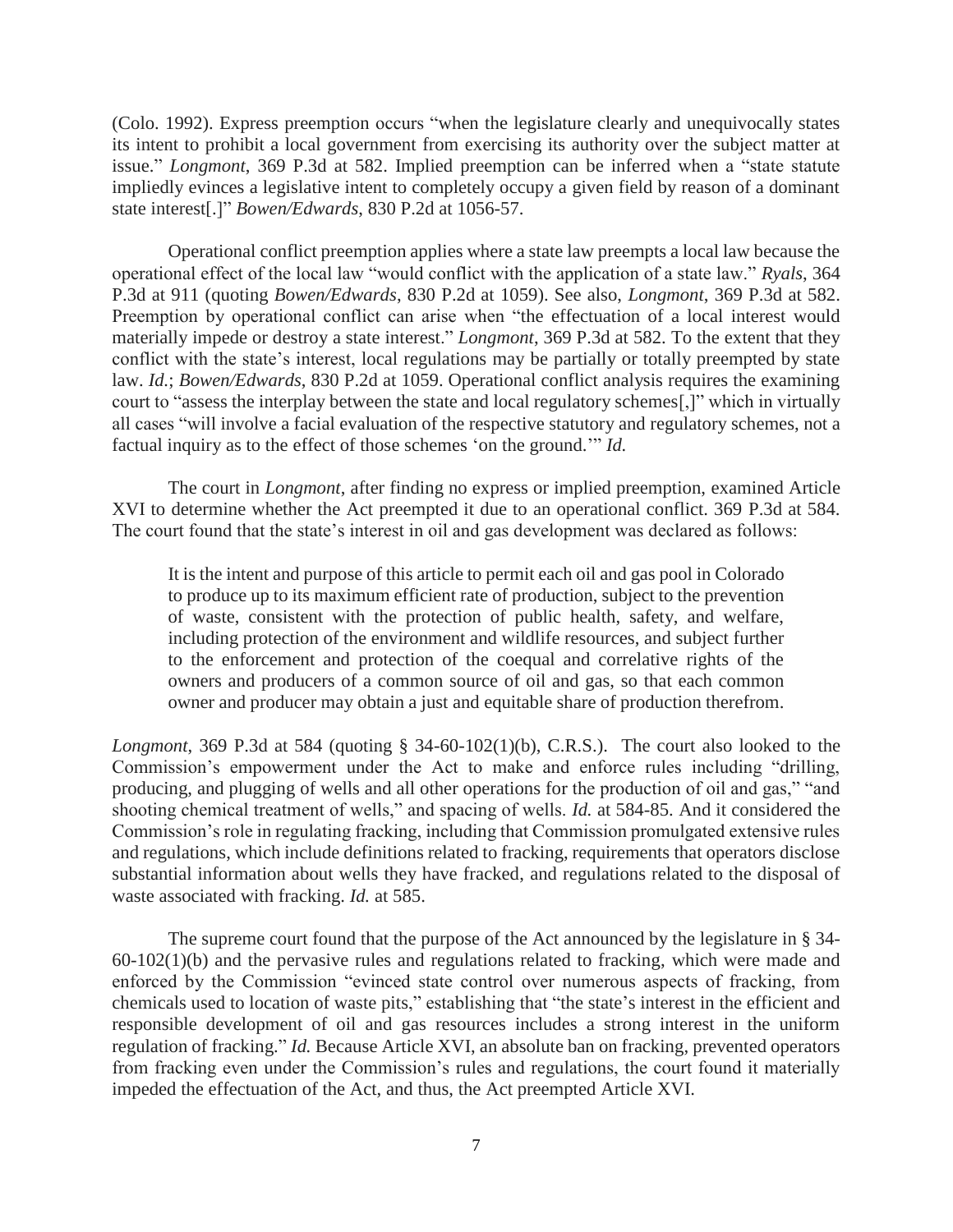### **IV. ORDERS AND ANALYSIS**

# a. *The General Assembly May Enact Laws that Supersede or Abrogate Colorado Supreme Court Decisions*

Preliminarily, the Court disagrees with Defendant City's argument that the decision announced in *Longmont* cannot be overturned by this Court and can only be modified by the Colorado Supreme Court. "It is unquestionably within the legislature's purview to enact legislation which modifies or abrogates decisions of this court so long as the legislation is constitutional." *Gallegos v. Phipps*, 779 P.2d 856, 861 (Colo. 1989). Thus, if any portion of SB 19-181 abrogates or modifies the decision in *Longmont*, it supersedes the court's decision. Therefore, this Court, under Rule 57, may determine the relative rights of the parties as prescribed by SB 19-181, which may supersede decisions announced in *Longmont*.

### b. *Longmont Is a Home-rule City*

Longmont is a home-rule municipality, and Article XVI is a home-rule charter. *Longmont*¸ 369 P.2d at 577. The Court therefore, begins its examination of the validity of Article XVI with a determination of whether fracking is a matter of local, state, or mixed state and local concern.

## c. *Longmont's Article XVI Is a Matter of Mixed State and Local Concern*

Considering the relative interests of the state and Longmont in regulating fracking, considering the totality of the circumstances, and finding guidance in the supreme court's reasoning in *Longmont*, this Court finds that fracking is a matter of mixed state and local concern.

First, the need for statewide uniformity of the regulation of oil and gas development and production suggests that fracking is a matter of state concern. Fracking may be necessary for the productive recovery of oil and gas in pools under Longmont, and the fracking ban could prevent the optimal recovery of those resources and ultimately result in the uneven and wasteful production of oil and gas. Article XVI could also negatively impact the correlative rights of oil and gas owners, exaggerating production for owners outside Longmont city limits and depressing production for owners in the city limits.

Second, the extraterritorial impact of Longmont's fracking ban suggests that fracking is a matter of state concern. Limiting fracking to portions of oil and gas pools outside the limits of the city of Longmont increases the costs of producing and decreases royalties. Longmont's fracking ban could also encourage other municipalities to adopt local fracking bans, causing a "de factor statewide ban." *Longmont*, 369 P.3d at 581. Thus, the ripple effect of Article XVI could seriously impact residents who reside outside of Longmont.

Third, the state has traditionally regulated oil and gas development and production, and Longmont, under its authority as a home-rule city, regulates land use through zoning. Fracking touches both the state's regulatory control in oil and gas development and production, and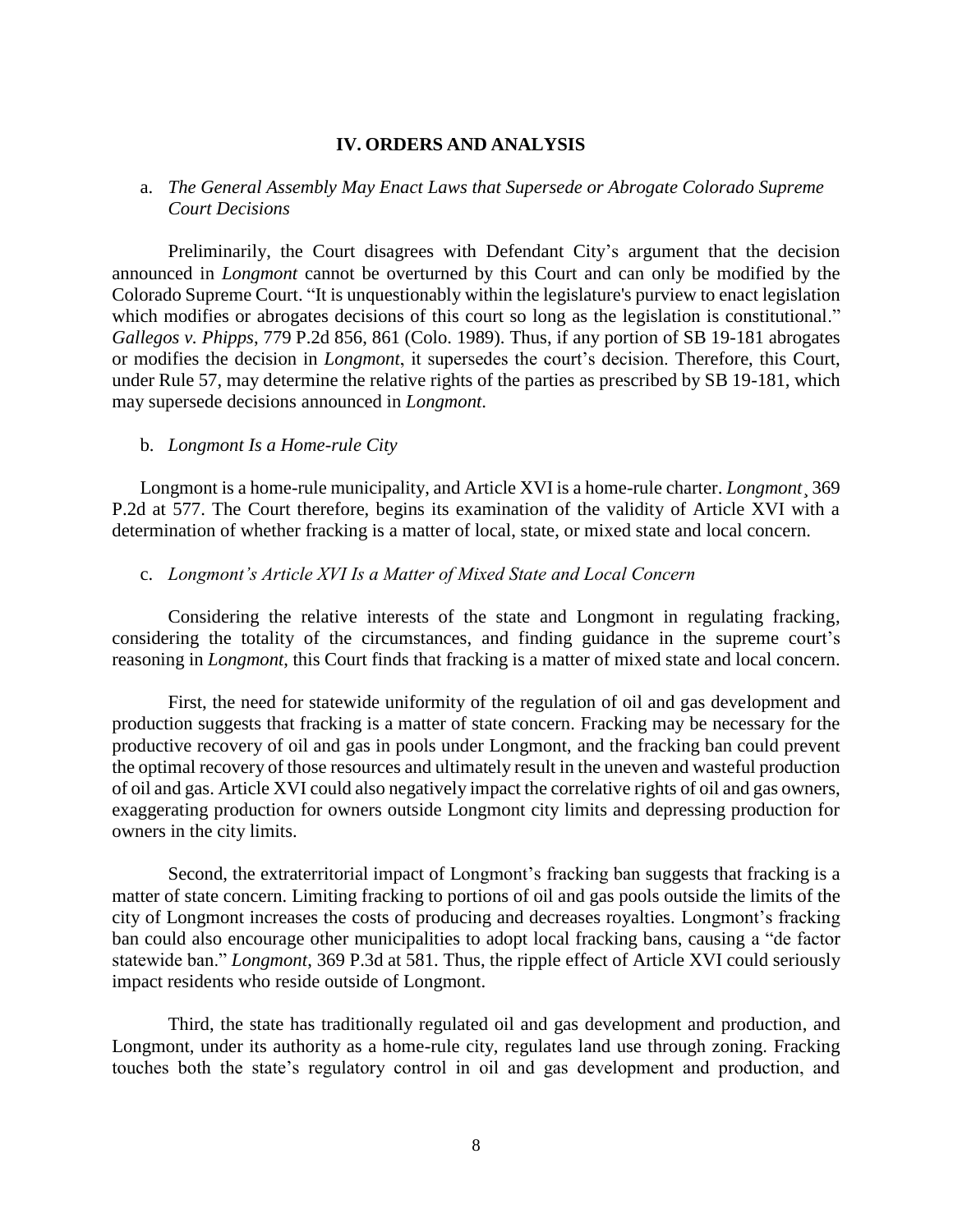Longmont's regulation of land use. Thus, the third factor does not suggest that fracking is either a pure state nor local matter.

Fourth, the Colorado Constitution does not commit the regulation of fracking to state or to local regulation, nor does it commit "land-use control exclusively to local governments." *Voss*, 830 P.2d at 1068. The fourth factor, therefore, does not weigh in favor of a finding that fracking is a either a state or local concern.

Considering the four factors, the first and second of which weigh in favor of a finding that fracking is a matter of state concern and the third of which recognizes that fracking is in part a matter of local concern, the Court finds that the Article XVI's fracking and fracking waste storage and disposal bans involve matters of mixed state and local concern.

# d. *Article XVI's Fracking Ban Regulates Subsurface Oil and Gas Operations*

The Act as amended under SB 19-181, despite assigning significant regulatory authority over gas and oil development and production to the Commission regulatory power, allocates limited land-use regulatory authority in oil and gas development to local governments. Under changes enacted by SB 19-181, local governments may regulate oil and gas operations "to plan for and regulate the use of land by . . . [r]egulating the surface impacts of oil and gas operations in a reasonable manner to address matters specified in this subsection (1)(h) and to protect and minimize adverse impacts to public health, safety, and welfare and the environment." § 29-20- 104(1)(h), C.R.S. (2019). Those matters falling under "surface impacts" are:

I. Land use;

II. The location and siting of oil and gas facilities and oil and gas locations, as those terms are defined in section  $34-60-103(6.2)$  and  $(6.4)$ ;

III. Impacts to public facilities and services;

IV. Water quality and source, noise, vibration, odor, light, dust, air emissions and air quality, land disturbance, reclamation procedures, cultural resources, emergency preparedness and coordination with first responders, security, and traffic and transportation impacts;

V. Financial securities, indemnification, and insurance as appropriate to ensure compliance with the regulations of the local government; and

VI. All other nuisance-type effects of oil and gas development

§ 29-20-104(1)(h) (I)-(VI), C.R.S. (2019). The Commission, as made obvious by the plain language of the Act, retains the singular authority to regulate subsurface oil and gas activity.

Longmont's Article XVI prohibits: (1) "the use of hydraulic fracturing to extract oil, gas, or other hydrocarbons" and (2) the storage or disposal of "solid or liquid wastes created in connection with the hydraulic fracturing process…" The ordinance states that the people of Longmont seek to "protect themselves from the harms associated with hydraulic fracturing, including threats to public health and safety, property damage and diminished property values, poor air quality, destruction of landscape, and pollution of drinking and surface water." LONGMONT, CO., MUN. CODE art. XVI § 2 (2012).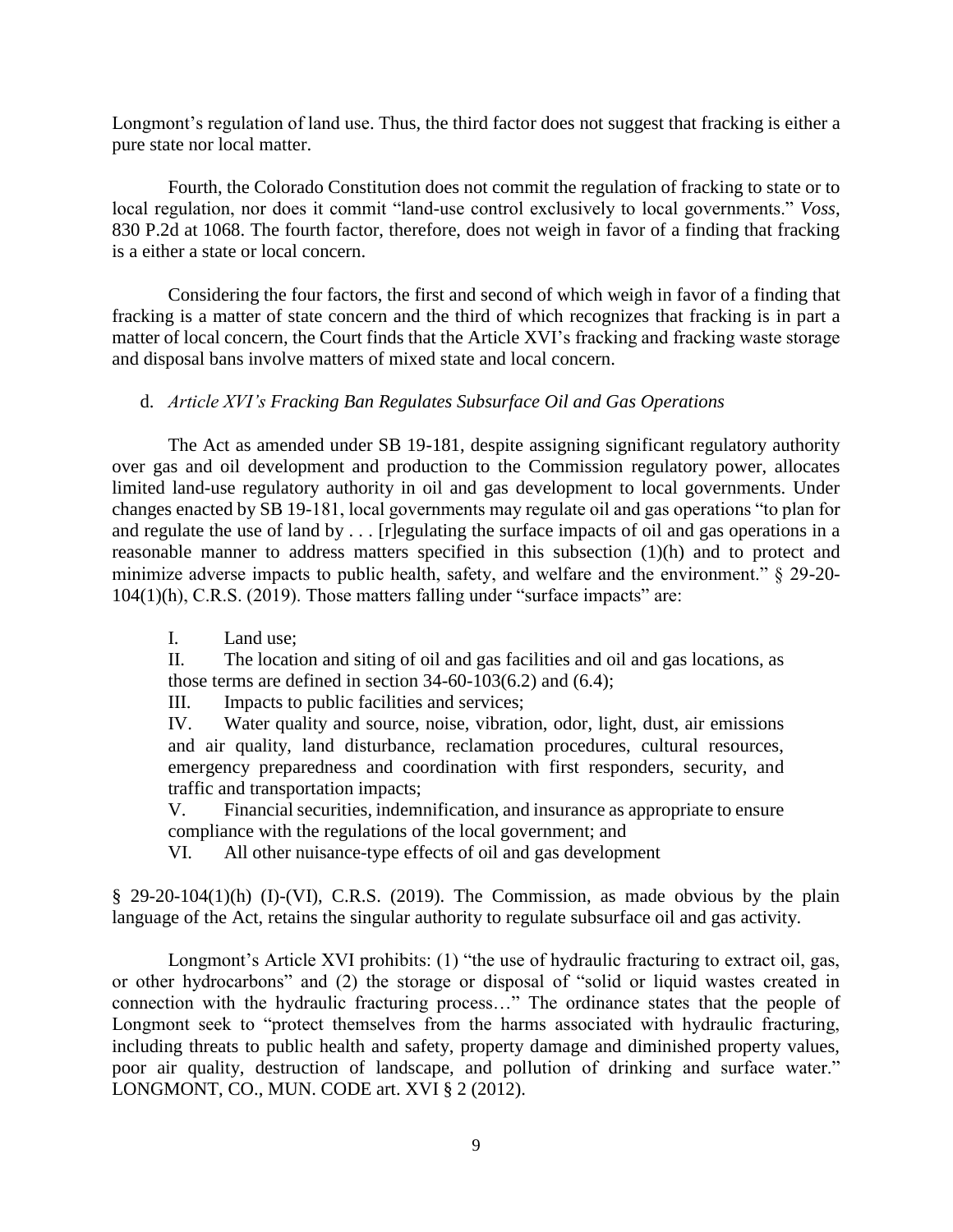Plaintiffs argue that the enumerated threats from which residents of Longmont are protecting themselves with Article XVI are "inherently surface impacts" of fracking, and thus, fracking is subject to the regulatory authority of local governments as provided in § 29-20- 104(1)(h). Pls.' Reply to Consolidated Resp. 10. They dispute Defendant-Intervenor's definition of fracking in part, arguing that there are surface activities related to fracking not named in their Cross-Motion. Pls.' Resp.to Cross-Mot. 2-3; Def.-Intervenor's Cross-Mot. 4. Plaintiffs, however, do not dispute that the following constitutes "one part of the fracking process": fluid containing a proppant is injected into a well causing fractures that emanate from the well-bore; pressure is released from the wellbore allowing fluid to return to the well; the proppant remains in the fractures, preventing them from closing and liquid is drained allowing oil and gas to flow into the wellbore. *Id.* 

The Court finds that Article XVI's fracking ban cannot be characterized as regulating the surface impacts of oil and gas; rather, it is a local regulation prohibiting the subsurface process of fracking. This "one part of the fracking process," which Plaintiffs do not dispute is a subsurface activity, was defined in nearly identical terms by the Colorado Supreme Court in Longmont. 369 P.3d at 576. A plain reading of Article XVI makes clear that the subject of the fracking ban is not limited to surface activities related to fracking. Rather, it bans the fracking process itself, which is a subsurface activity. Article XVI also includes language related to the prohibition of storing and disposal of fracking waste, which are surface activities. Simply because there are surface activities related to and necessary for fracking, and a fracking ban would necessarily have surface impacts, does not suggest that Article XVI's ban on fracking is a regulation of the use of land through regulating "the surface impacts of gas and oil operations." Rather, it is a regulation of the subsurface process of fracking.

The authority of local governments to regulate land use and enact zoning laws has a longestablished basis in the Colorado constitutional, statutory and case law. *See e.g.*, *Bowen/Edwards*, 830 P.2d at 1056; *Colo. Min. Ass'n v. Bd. Cty. Com'rs of Summit Cty.*, 199 P.3d 718, 723-24 (Colo. 2009).However, despite that SB 19-181 added a provision that local governments may regulate surface impacts of oil and gas operations and specifically listed "land use" among the matters a local government can regulate, the addition of "land use" in SB 19-181 without more substantive changes to the statutory scheme, does not alone demonstrate that SB 19-181 authorizes local governments to prohibit subsurface oil and gas development.

Based on the above, the Court finds there is not a genuine issue of material fact as to whether fracking is a subsurface activity. It is. Nor is there a genuine issue of material fact as to whether XVI bans the subsurface activity of fracking. It does.

## e. *Article XVI's Fracking Ban Is in Operational Conflict with State Law*

The parties do not argue, and the Court does not perceive, preemption under the principles of express or implied preemption. There is no state law that expressly forbids local governments from enacting local laws regulating fracking or oil and gas development, and the supreme court has consistently found that the Act does not impliedly preempt local governments from enacting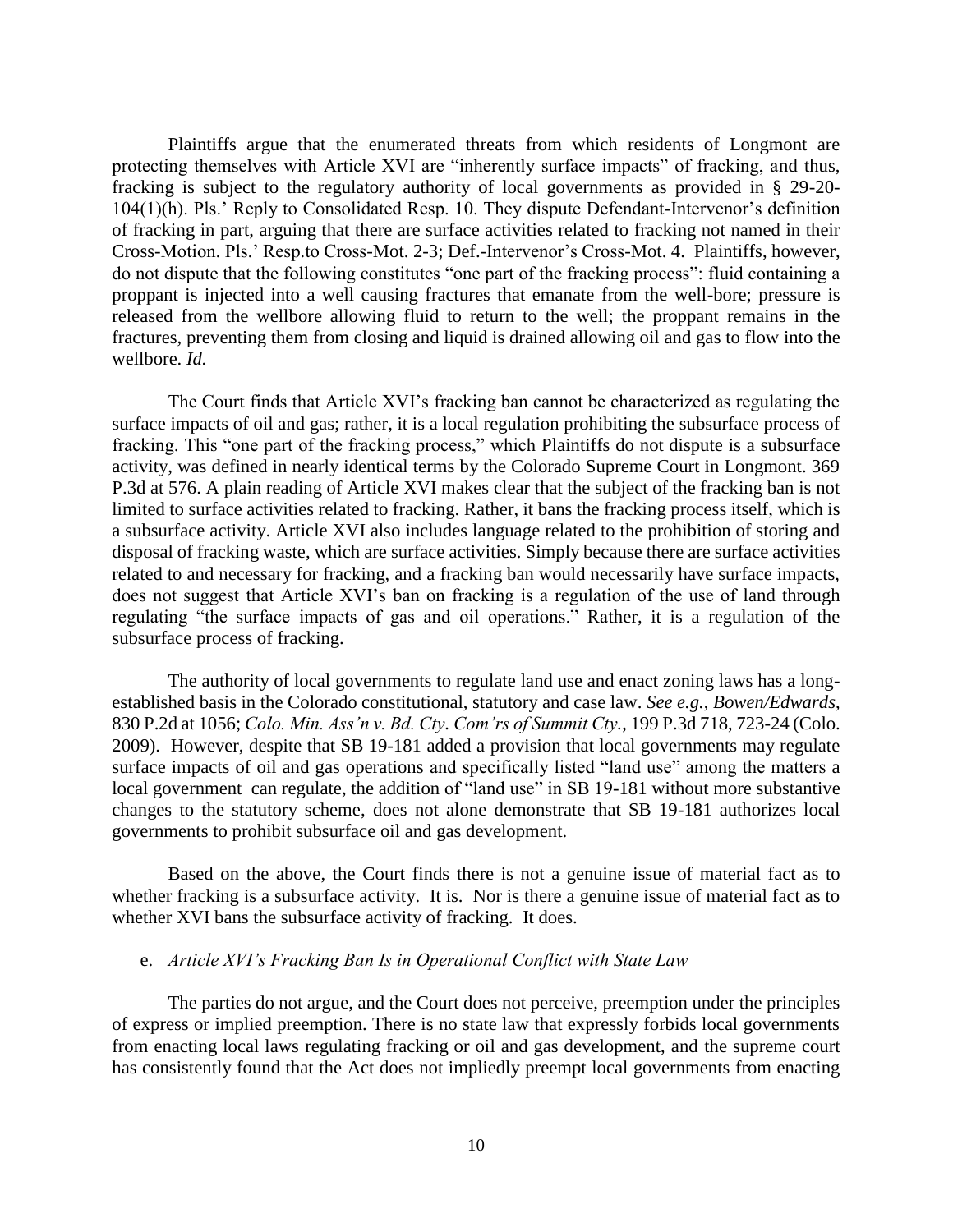land-use regulations for oil and gas development. *See e.g. Bowen/Edwards*, 830 P.2d at 1059; *Voss*, 830 P.2d at 1066; *Longmont*, 369 P.3d at 583.

The Court, therefore, examines Article XVI's fracking ban to determine whether it is in operational conflict with state law. The Court is guided by the Colorado Supreme Court's analysis in *Longmont* and *Fort Collins* in finding that subsequent to the enactment of SB 19-181 that Article XVI's fracking ban remains in operational conflict with state law.

Prior to SB 19-181's passage, Colorado jurisprudence on the issue was settled: local fracking bans or moratoriums were in operational conflict with state law, and thus preempted by state law. *Longmont*, 369 P.3d at 585; *Fort Collins*, 369 P.3d at 594. Rather than treating the local fracking bans as basic zoning laws well within the cities' authority, the supreme court reasoned that local fracking bans render the state's uniformity-driven statutory scheme "superfluous . . . because [they] prevent[] operators who abide by the Commission's rules and regulations from fracking[,]" and "materially impede<sup>[]</sup> the effectuation of the state's interest in the efficient and responsible development of oil and gas resources." 369 P.3d at 593. The reasoning announced in *Longmont* and *Fort Collins* as it pertains to Article XVI's fracking ban remains sound, even after the enactment of SB 19-181.

The state's interest in oil and gas development as declared in the Act's Legislative Declaration, § 34-60-102, C.R.S. (2019), is in large part, the same as announced in *Longmont* and *Fort Collins*. The current version of the Act as amended by SB 19-181 declares that the intent and purpose of the Act is still to produce up to the maximum efficient rate, subject to the protection of public health, safety, and welfare, the environment and wildlife resources and "subject further to the enforcement and protection of the coequal and correlative rights of the owners and producers of a common source of oil and gas, so that each common owner and producer may obtain a just and equitable share of production from the common source."  $\S$  34-60-102(1)(b), C.R.S. (2019). SB 19-181 added language to the stated purpose and intent of the act, announcing the added purpose and intent of "the prevention of waste[.]" §34-60-102(1)(b), C.R.S. See also § 34-60- 106(2.5) and (3)(a), C.R.S. (2019). This change, however, does not diminish the state's interest in oil and gas development, but rather enhances it.

SB 19-181 added other language to the Legislative Declaration, including directing the commission to regulate oil and gas development and production "in a manner that protects public health, safety, and welfare, including protection of the environment and wildlife resources[,]" to "[p]rotect public and private interest against waste[,]" to "[s]afeguard and enforce coequal and correlative rights of owners[,]" and to "[p]lan and manage oil and gas operations in a manner that balances development with wildlife conservation[.]" § 34-60-102,(1)(a)(I)-(IV), C.R.S. (2019). The changes include that regulations of oil and gas development and production must be done in a manner that protects public health, safety, welfare, the environment and wildlife resources, as well as the legislature's clear direction to the Commission to act in that manner, evincing the intent that the Commission regulate to ensure the purpose of the Act is fulfilled.

Under current versions of § 34-60-105(1), C.R.S., the Commission is empowered to make and enforce rules related to oil and gas development and production, including rules related to fracking. Under § 34-60-106(2), C.R.S., the Commission may regulate: "(a) [t]he drilling, producing, and plugging of wells and all other operations for the production of oil or gas; (b) [t]he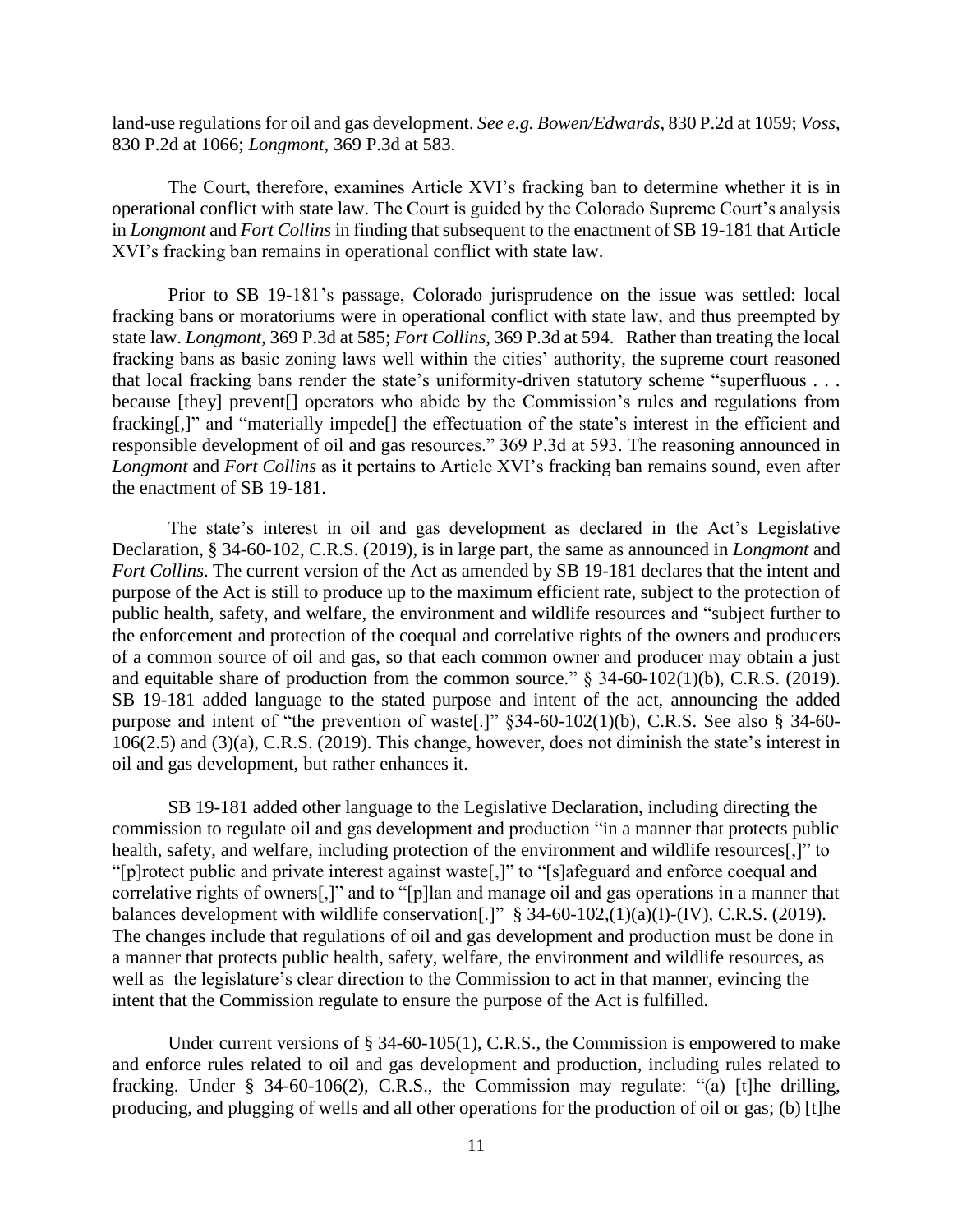stimulating and chemical treatment of wells; and (c) [t]he spacing and number of wells allowed in a drilling unit." Pursuant to this authority, the Commission has promulgated rules and regulations "to prevent waste and to conserve oil and gas in the State of Colorado while protecting public health, safety, and welfare, including the environment and wildlife resources." 2 Colo. Code Regs.  $§$  404-1:201 (2015).<sup>1</sup> The Commission is also empowered to promulgate rules ensuring wellbore integrity, including rules to "[e]nhance safety and environmental protections during operations such as drilling and hydraulic fracturing." § 34-60-106(18)(c), C.R.S. (2019). Nothing in SB 19-181 has reduced the Commission's authority in promulgating and enforcing rules affecting the fracking process or allocated this authority to local governments.

The Commission has promulgated extensive rules related to drilling, development, and oil and gas development, 2 Colo. Code Regs. § 404-1:301-333; and rules meant to prevent waste, protect correlative rights, promote efficient production, and protect public health, safety, welfare, the environment, and wildlife resources. 2 Colo. Code Regs. § 404-1:201, 315, 322. Rules specifically and solely related to fracking have also been promulgated, and include fracking chemical disclosures, 2 Colo. Code Regs. § 404-1:205A (2015); and definitions related to fracking, 2 Colo. Code Regs. § 404-1:100.

The Court finds that the Oil and Gas Conservation Act and the Commission, under the authority granted to it by the Act, established pervasive rules that evince state control over oil and gas development and production, which includes fracking. The rules demonstrate the state's interest in the efficient, fair, and safe development of oil and gas resources, which includes the uniform regulation of fracking. This interest remains strong and unchanged even after the enactment of SB 19-181. Article XVI's fracking ban prevents operators from fracking even if they abide by the requirements of the Act and the Commission's extensive regulations, impeding the state's interest in enforcing and protecting coequal and correlative rights of interest owners, preventing of waste, and the producing up to its maximum efficient rate from each pool.

Therefore, the Court finds that the provision of Article XVI banning fracking materially impedes the effectuation of the state's interest; thus, Article XVI's fracking ban is preempted by state law.

# f. *Article XVI's Fracking Waste Storage and Disposal Ban Is in Operational Conflict with State Law*

The Plaintiffs, Defendant-Intervenors, and Defendant City provide little in regards to Article XVI's fracking waste storage and disposal ban, and neither party acknowledges in their request for relief Article XVI's two prohibitions: the prohibition of fracking and the prohibition of fracking waste storage and disposal. From this, the Court could infer the parties' understanding that the waste storage and disposal ban is inextricably linked to the fracking ban and that it needs

 $\overline{\phantom{a}}$ 

<sup>&</sup>lt;sup>1</sup> The Court notes that the Commission was conducting a rulemaking to implement changes enacted by SB 19-181 and that Defendant State "suggested that this case may not be appropriate for a decision under the doctrine of prudential ripeness" explaining that it is still open how the Commission will resolve issues related to SB 19-181. Consolidated Resp., 8 ftnt. 4. The Court finds that Defendant State did not request to stay the proceedings or for a finding that the issue was not ripe; rather, it suggested in Footnote 4 with little argument or allegations, that the issue may not be ripe. The Court cannot find on the facts alleged and law supplied in Footnote 4 that the issue is not ripe and analyzes Article XVI, the Act, and the Commission's rules as they currently exist.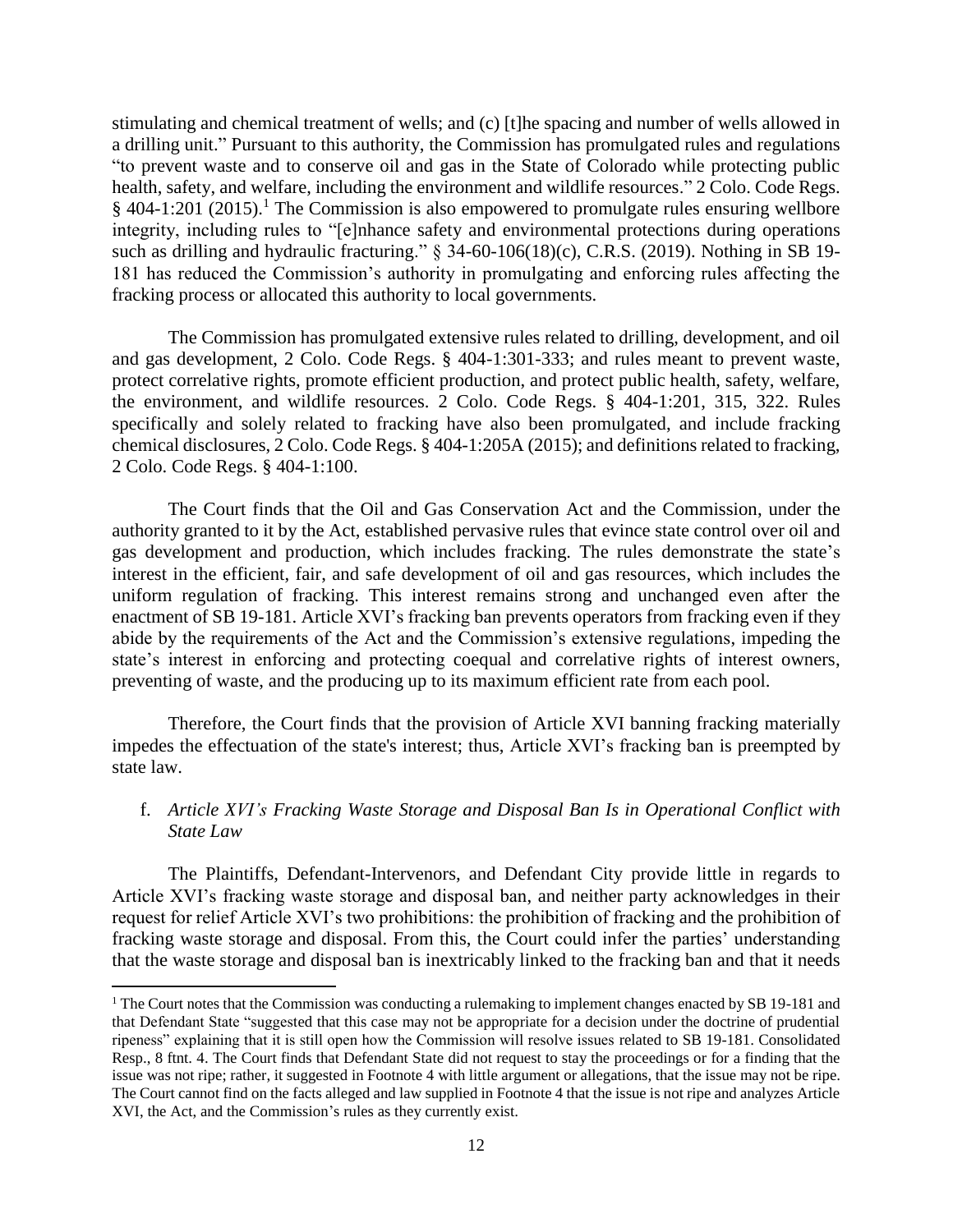no separate preemption analysis. The Defendant State, however, notes Article XVI's dual prohibitions, and the Court recognizes that only the portions of home-rule ordinances that operationally conflict with state law are preempted. Thus, the Court similarly examines Article XVI's waste storage and disposal ban under a preemption by operational conflict analysis.

Firstly, the Commission is authorized to regulate oil and gas development in a manner that protects public health, safety, welfare, the environment, and wildlife resources, and it is directed to promulgate rules and regulations to administer the Act, prevent waste, and conserve oil and gas. § 34-60-102, C.R.S. (2019); 2 Colo. Code Regs. § 404-1:201, 202, 2020. In exercising its authority, the Commission has promulgated rules relating to production and exploration waste management. The Commission has extensively defined terms and activities related to exploration and production waste, including waste disposal and waste storage. 2 Colo. Code Regs § 404-1:100, Sept. 30, 2020. It has promulgated rules related to safe exploration and production waste storage, including requiring operators to submit a plan for the management of exploration and production waste, 2 Colo. Code Regs § 404-1:216(a),(c)(5); and to evaluate disposal wells for hydrocarbon potential before being used as disposal wells. The Commission's 900-series rules address expansively and with specificity the management of exploration and production waste, including the storage and disposal of it. 2 Colo. Code Regs § 404-1:901-912.

Secondly, the subsurface oil and gas activity, over which the Commission alone has regulatory authority, necessarily requires some surface activity. Article XVI's waste and disposal ban, which in its plain language is a complete ban on those fracking related activities, would render meaningless the limitation provided in  $\S$  29-20-104(1)(h) that local governments may only regulate surface impacts, as it could have the operational effect of entirely prohibiting fracking.

The Court finds that the comprehensive rules relating to the regulation and management of exploration and production waste and the operational effect of Article XVI's ban on waste storage and disposal materially impede state law. Thus, Article XVI's fracking waste and disposal ban continues to be in operational conflict with state law.

#### **V. CONCLUSION**

For the foregoing reasons, the Court GRANTS Defendant-Intervenor's Cross-Motion for Summary Judgment on Plaintiff's Complaint for Declaratory Judgment and DENIES Plaintiffs' Motion for Summary Judgment.

In accordance with its analysis above and its order granting Defendant-Intervenor's crossmotion, the Court enters JUDGMENT declaring that Article XVI remains in operational conflict with state law and is, thus, preempted by it.